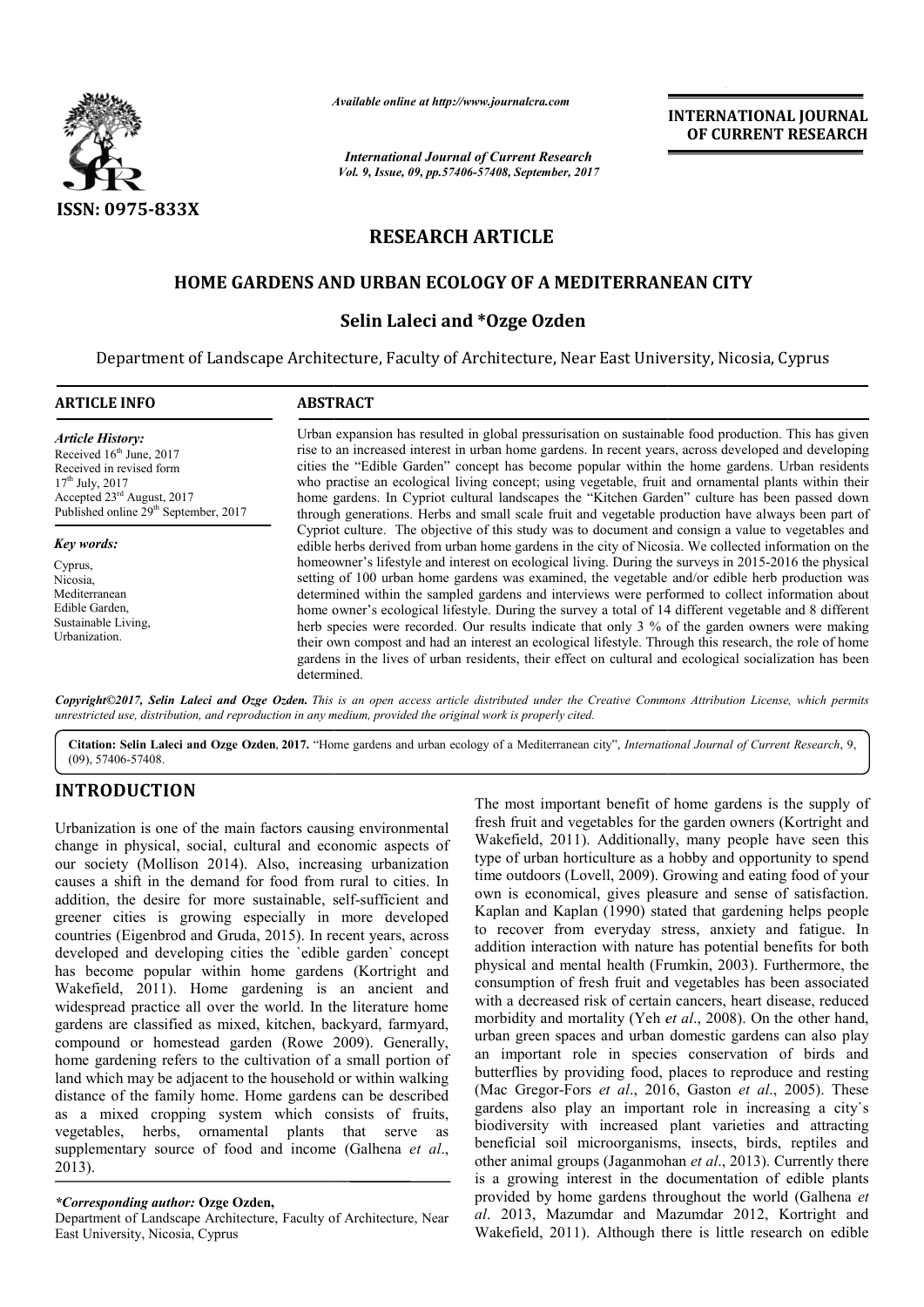plant species in Cypriot rural home gardens, there has been almost no research on urban home gardens in Cyprus (Özersoy and Fuller 2016). Urban home gardens have not been supported by governmental bodies or non-governmental organizations within the framework of `urban planning`. Considering the lack of knowledge on urban home gardens in Cyprus, this research has been conducted in Nicosia city which is the capital city for both southern and northern part of the island. Accordingly, the aim of this research was to document the size of the urban home gardens, identify commonly cultivated vegetables - herbs and to determine homeowner's lifestyle and interest on ecological living within the Yenikent region of Nicosia.

home gardens were visited, within the Yenikent region. The home grown vegetables and herbs were documented. In addition to this, questionnaires were used to collect information from the homeowners with questions primarily focused on home garden components, planting design, and assessing the homeowners' ecological perspective. Interviews with the home owners lasted from 20-30 minutes.

### **RESULTS**

During the surveys in 2015- 2016 the study was conducted in Yenikent region within the Nicosia district and a total number of 100 urban home gardens were visited, from these 100 home



**Figure 1. Map showing Yenikent location in Cyprus (Google Earth)**

### **MATERIAL AND METHODS**

#### **Study Area**

This study was conducted in Yenikent region within the Nicosia district of northern Cyprus between March 2015 to July 2016 (Figure 1). Nicosia district is divided into two subdistricts: Lefkoşa Sub-district and Değirmenlik Sub-district. Its' population is 97,293 according to the 2011 census (DPÖ 2013). As the capital, north Nicosia is Northern Cyprus's political, economic and cultural centre. The city is governed by the Nicosia Turkish Municipality, who jurisdiction covers 92.8  $km<sup>2</sup>$ .

### **Climate**

Nicosia has sub-tropical, semi-arid climate, with hot, dry summers and cool, mild winters. Rainfall mainly occurs during the winter season. Daily average maximum temperatures reach  $38.1 \text{ °C}$  in summer and minimum temperatures can fall to 3.7  $\text{°C}$  in winter C in winter.

### **Methods**

Observation of home gardens and structured interviews with their owners was the primary source of data for this research. Between March 2015 – July 2016 a total number of 100 urban

gardens a total of 56 houses were growing vegetables within their garden. According to this research, the smallest garden area was 20 m<sup>2</sup>, while the largest garden area was 3000 m<sup>2</sup>. According to the survey results, a total number of 14 different vegetable species and 8 different herb species were recorded during the surveys. Most widely used vegetable species in urban gardens which are also used local cuisine as well as were Pepper (*Capsicum annuum*), Tomato (*Solanum lycopersicum),*  and Lettuce (*Lactuca sativa)* (Table 1). In addition most widely used herb species were Purslane (*Portulaca oleracea),*  Rocket plant (*Eruca sativa),* Coriander (*Coriandrum sativum)*  (Table 2).

**Table 1. List of commonly grown vegetables, their botanical name and their use categories**

| Vegetables | <b>Botanical Name</b> | Family     | Use Category |
|------------|-----------------------|------------|--------------|
| Pepper     | Capsicum annuum       | Solanaceae | Food         |
| Tomato     | Solanum lycopersicum  | Solanaceae | Food         |
| Lettuce    | Lactuca sativa        | Asteraceae | Food         |

| Table 2. List of commonly grown herbs, their botanical name |  |  |  |  |  |
|-------------------------------------------------------------|--|--|--|--|--|
| and their use categories                                    |  |  |  |  |  |

| Herbs        | English Name       | Family              | Use Category |
|--------------|--------------------|---------------------|--------------|
| Purslane     | Portulaca oleracea | Portulacaceae       | Herb         |
| Rocket plant | Eruca sativa       | <b>Brassicaceae</b> | Herb         |
| Coriander    | Coriandrum sativum | Apiaceae            | Herb         |